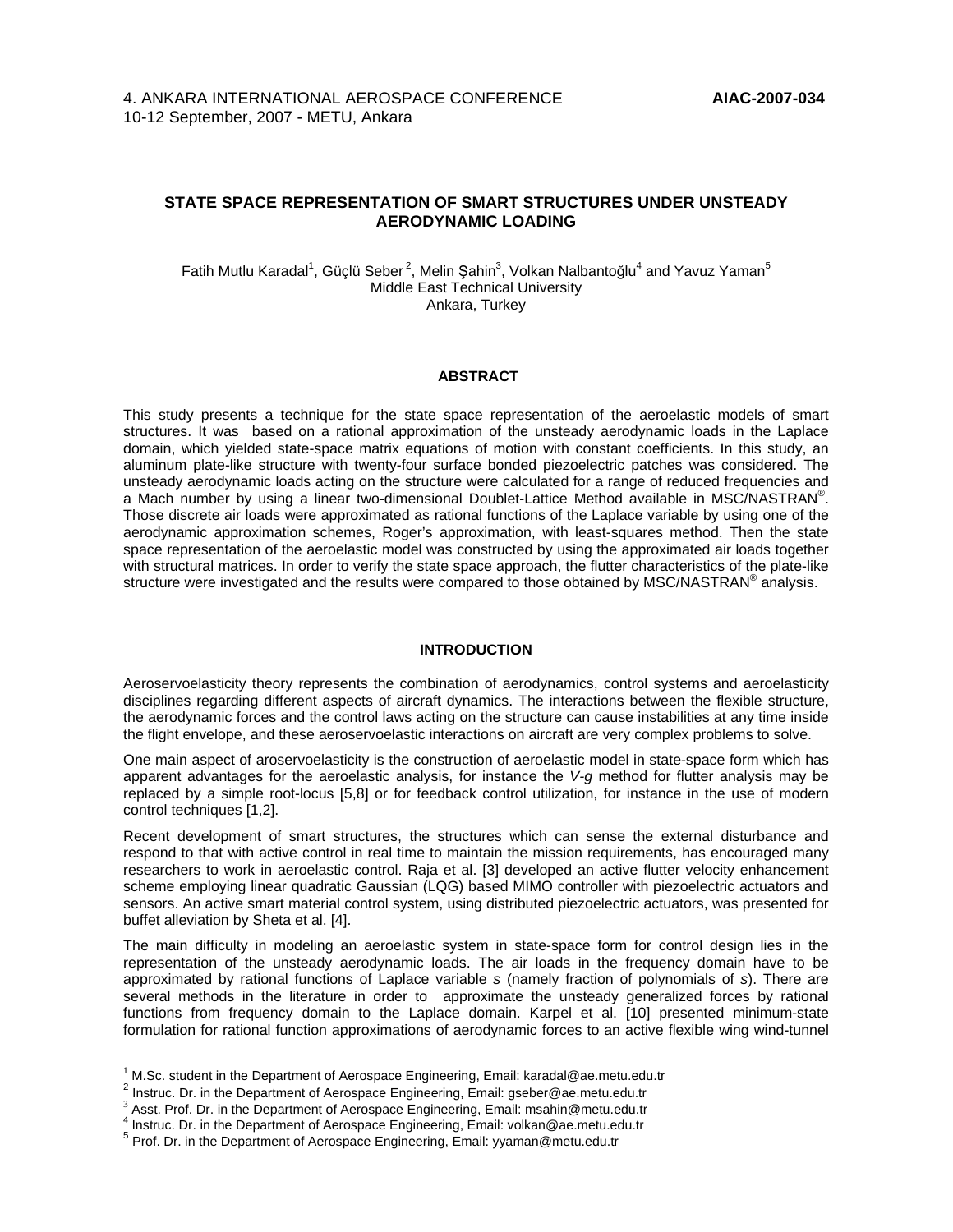model. Matrix Pade approximant technique was introduced by Vepa [14] and modified by Edwards [12]. Also, Roger [15] introduced a formulation in the Laplace domain for the aerodynamic forces by using common denominator roots. In this paper, Roger's formulation with the least-squares method [13] was used for aerodynamic approximation. By using these approximated air loads the state space representation of the aeroelastic model was constructed for the smart structure. Also, a root-locus analysis was performed in order to obtain the flutter characteristics of the structure by using the state-space model.

#### **THEORY**

#### **Generalized equations of motion**

The basic assumption of the modal approach to structural dynamics is that the structural displacements can be adequately expressed as a linear combination of some baseline modes and modal displacement vectors [9]:

$$
\{\mathbf x\} = [\phi]\{\zeta\} \tag{1}
$$

where  $\{x\}$  is the structural displacements vector,  $\{z\}$  is the modal displacements vector and  $[\phi]$  is the baseline modes.

By assuming no damping, one can obtain the following generalized equations of motion:

$$
[Ms]\left\{\ddot{\zeta}(t)\right\} + [Ks]\xi(t)\} = \{Fs(t)\}
$$
\n(2)

where  $[M_{_{\rm S}}]$  is the modal mass matrix calculated as  $[M_{_{\rm S}}]=[{\phi}]^{\tau}[M][\phi]$  by using the discrete mass matrix  $[M], [K_{\rm s}]$  is the modal stiffness matrix and determined as  $[K_{\rm s}]$  =  $\omega_i^2[M_{\rm s}]$  where  $[\omega_i]$  is the natural frequency and  $\{F_{\rm s}\}$  is the generalized forces calculated by  $\{F_{\rm s}\}$  =  $[\phi]^{\tau}\{F(t)\}$  where  $\{F(t)\}$  is the force vector in discrete coordinates.

Most of the commercial unsteady aerodynamic routines assume that the structure undergoes harmonic oscillations. Thus, Equation 2 can be written in the frequency domain as [9]:

$$
(-\omega^2 [M_S] + [K_S])\{\zeta(i\omega)\} = \{F_S(i\omega)\}\tag{3}
$$

where  $\omega$  is the frequency of the oscillations.

The generalized unsteady aerodynamic forces acting on the structural modes of a linear aeroelastic system is also expressed in the frequency domain as [16]:

$$
\{F_{\mathcal{S}}(i\omega)\} = q[Q(i\kappa)]\{\zeta(i\omega)\}\tag{4}
$$

where q is the dynamic pressure given by  $q = \frac{1}{2}\rho V^2$  $q = \frac{1}{2}\rho V^2$ ,  $\rho$  is the air density and V is the air velocity . k is called the reduced frequency and is known to be  $k = \omega b / 2V$ , where b is a reference chord length. The generalized aerodynamic influence coefficient matrix  $[Q(ik)]$  is a complex function of reduced frequency and flight conditions .

By substituting Equation 4 into Equation 3 and writing in the Laplace domain results in the generalized equations of motion for aeroelastic motion:

$$
(\mathbf{s}^{2}[M_{\mathbf{s}}]+[K_{\mathbf{s}}]-q[Q(\mathbf{s})]\}\{\zeta(\mathbf{s})\}=0
$$
\n(5)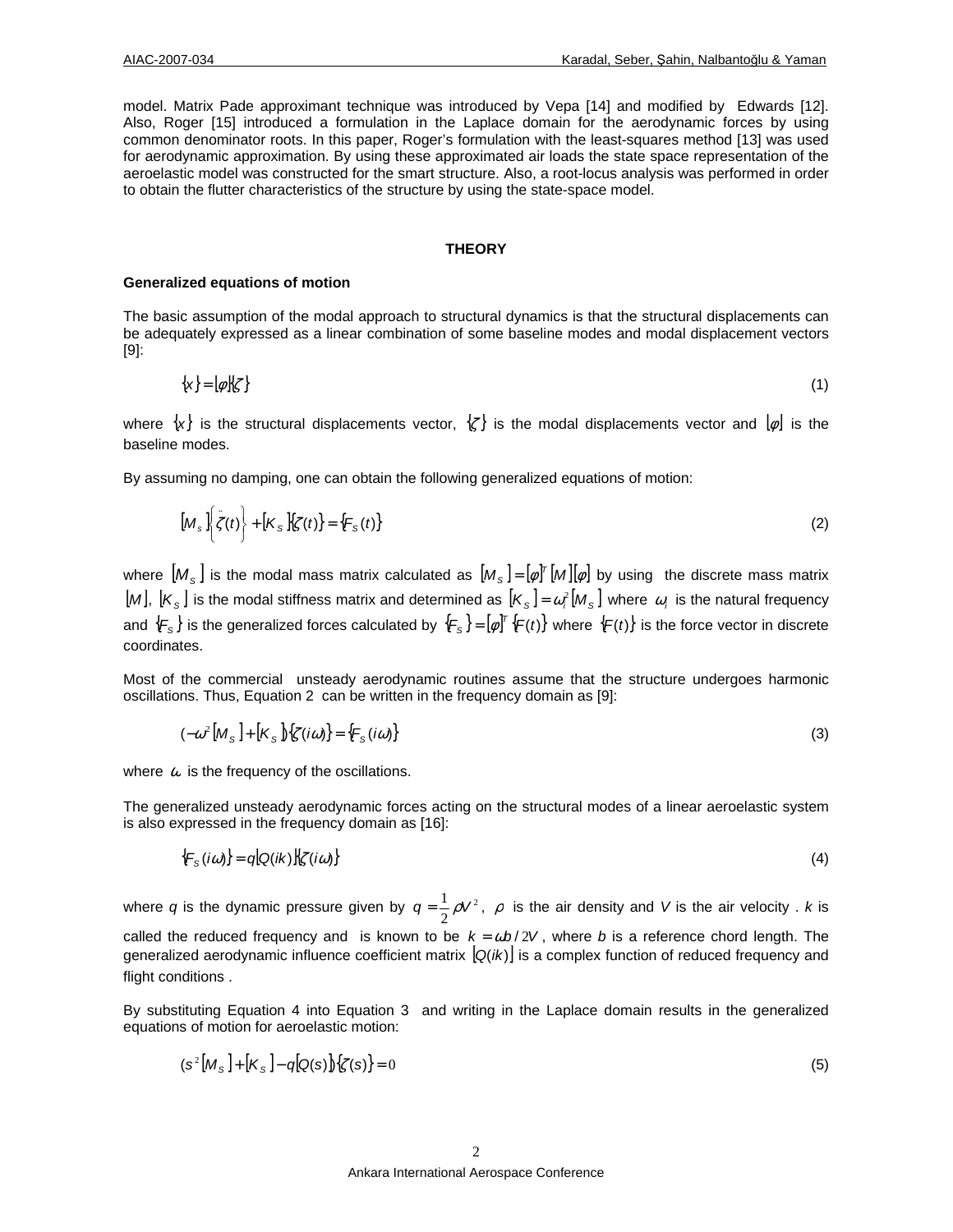### **Aerodynamic load approximation**

Aerodynamic influence coefficient matrices  $[Q(ik)]$  can be calculated at several discrete reduced frequencies by MSC<sup>®</sup>/NASTRAN [7]. In order to obtain an aeroelastic system, with a finite-order state form matrix equation for linear stability analysis, the aerodynamic influence coefficients have to be approximated by rational functions of Laplace variable s [10].

The unsteady aerodynamic forces can be approximated by Roger's approximation [15] as:

$$
Q(k) = A_0 + (jk)A_1 + (jk)^2 A_2 + \sum_{m=3}^{M} \frac{(jk)A_m}{(jk + \beta_{m-2})}
$$
(6)

One can, like most of the applications ([10] and [13]), separate the real and imaginary parts of  $Q(k)$  by considering only four denominator roots. This leads to  $M=6$ . Then it becomes that;

$$
Q_R(k) = A_0 - A_2 k^2 + \frac{k^2 A_3}{k^2 + \beta_1^2} + \frac{k^2 A_4}{k^2 + \beta_2^2} + \frac{k^2 A_5}{k^2 + \beta_3^2} + \frac{k^2 A_6}{k^2 + \beta_4^2}
$$
 (Real part)  
\n
$$
Q_l(k) = A_1 k + \frac{\beta_1 k A_3}{k^2 + \beta_1^2} + \frac{\beta_2 k A_4}{k^2 + \beta_2^2} + \frac{\beta_3 k A_5}{k^2 + \beta_3^2} + \frac{\beta_4 k A_6}{k^2 + \beta_4^2}
$$
 (Imaginary part)

Q is calculated at discrete values of the reduced frequency k. At each value of the reduced frequency real and imaginary error functions are determined from Equation 7 as:

$$
E_{R,i} = Q_{R,i} + [B_{R,i}][C]
$$
  

$$
E_{l,i} = Q_{l,i} + [B_{l,i}][C]
$$
 (8)

where

$$
[B_{R,i}] = \begin{bmatrix} -1 & 0 & k_i^2 & \frac{-k_i^2}{k_i^2 + \beta_i^2} & \frac{-k_i^2}{k_i^2 + \beta_i^2} & \frac{-k_i^2}{k_i^2 + \beta_i^2} & \frac{-k_i^2}{k_i^2 + \beta_i^2} \end{bmatrix}
$$
  
\n
$$
[B_{i,i}] = \begin{bmatrix} 0 & -k_i & 0 & \frac{-\beta_1 k_i}{k_i^2 + \beta_i^2} & \frac{-\beta_2 k_i}{k_i^2 + \beta_i^2} & \frac{-\beta_3 k_i}{k_i^2 + \beta_3^2} & \frac{-\beta_4 k_i}{k_i^2 + \beta_4^2} \end{bmatrix}
$$
  
\n
$$
\{C\} = \begin{bmatrix} A_0 \\ A_1 \\ \vdots \\ A_6 \end{bmatrix}
$$

*i* refers to a particular reduced frequency  $k_i$  at which Q is calculated. Defining a complex error function [13]:

$$
E_i = E_{R,i} + jE_{l,i} \tag{9}
$$

A least square fit can be passed through the N data points by setting

$$
\frac{\partial}{\partial C} \sum_{i=1}^{N} (E_i \times E_i) = 0
$$
\n(10)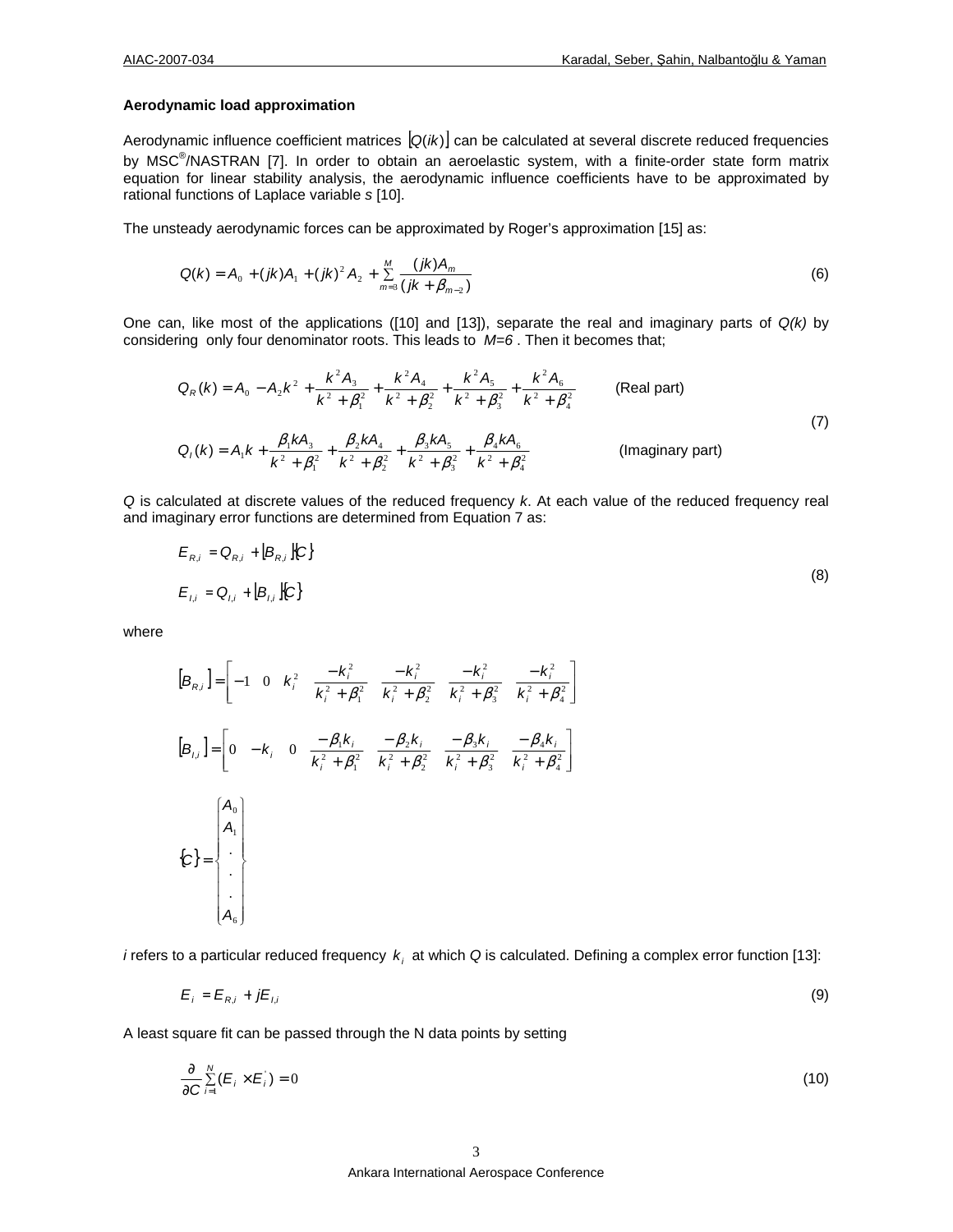where  $E_i$  is the complex conjugate of  $E_i$ . By solving Equation 10 for the coefficients of the fit,  ${C} = [A_0 \ A_1 \ A \ A_6]^T$ , one obtains the following:

$$
\{C\} = -\left[\sum_{i=1}^{N} ([B_{R,i}]^{T} [B_{R,i}] + [B_{l,i}]^{T} [B_{l,i}] \right]^{-1} \sum_{i=1}^{N} (Q_{R,i} [B_{R,i}]^{T} + Q_{l,i} [B_{l,i}]^{T})
$$
(11)

Substituting  $k = \omega b / 2V$  into Equation 6, one obtains the approximated aerodynamic forces in the Laplace domain as:

$$
Q(s) = A_0 + A_1 \left(\frac{b}{2V}\right)s + A_2 \left(\frac{b}{2V}\right)^2 s^2 + \sum_{m=3}^{M} \frac{A_m s}{\left(s + \frac{2V}{b}\beta_{m-2}\right)}
$$
(12)

Coefficients  $A_0$ ,  $A_1$ ,...,  $A_6$  are determined from Equation 11. The values of  $\beta$  are selected to be in the reduced frequency range of interest.

### **State-space equations of motion**

Determination of an aeroelastic model in state-space form allows the use of control algorithms, and facilitates the root-locus analysis and optimization methods. However in the present study, a state space approach is only used to perform an open-loop flutter analysis.

Defining a state vector and an augmented state vector as [11]:

$$
\{\mathbf{x}\} = \begin{cases} \zeta \\ \zeta \end{cases}, \quad \{\zeta_{ai}(s)\} = \frac{s}{s + \frac{2V}{b}\beta_{i-2}} \{\zeta(s)\}
$$

and substituting approximated aerodynamic forces, Equation 12, into aeroelastic equation of motion, Equation 5, a state-space matrix equation of motion is formed:

 $\{\dot{x}\} = [A]\{x\}$ 

$$
\begin{bmatrix}\n\dot{\zeta} \\
\dot{\zeta} \\
\dot{\zeta}_{\dot{a}\dot{\delta}} \\
\dot{\zeta}_{\dot{a}\delta}\n\end{bmatrix} = \begin{bmatrix}\n0 & [I] & 0 & 0 & 0 & 0 \\
-[M]^{-1}[K] & -[M]^{-1}[B] & q[M]^{-1}[A_{3}] & q[M]^{-1}[A_{4}] & q[M]^{-1}[A_{5}] & q[M]^{-1}[A_{6}] \\
0 & [I] & -\left(\frac{2V}{b}\right)\beta_{1}[I] & 0 & 0 & 0 \\
0 & [I] & 0 & -\left(\frac{2V}{b}\right)\beta_{2}[I] & 0 & 0 \\
0 & [I] & 0 & 0 & -\left(\frac{2V}{b}\right)\beta_{3}[I] & 0 \\
0 & [I] & 0 & 0 & -\left(\frac{2V}{b}\right)\beta_{4}[I] & 0 \\
0 & [I] & 0 & 0 & -\left(\frac{2V}{b}\right)\beta_{4}[I]\n\end{bmatrix} \begin{bmatrix}\n\zeta \\
\zeta \\
\zeta_{\dot{a}\dot{\delta}} \\
\vdots \\
\zeta_{\dot{a}\dot{\delta}}\n\end{bmatrix}
$$
\n(13)

where

$$
[M] = [Ms] - \frac{1}{2} \rho(\frac{b}{2})^{2} [A_{2}]
$$
  

$$
[B] = -\frac{1}{2} \rho(\frac{b}{2}) V [A_{1}]
$$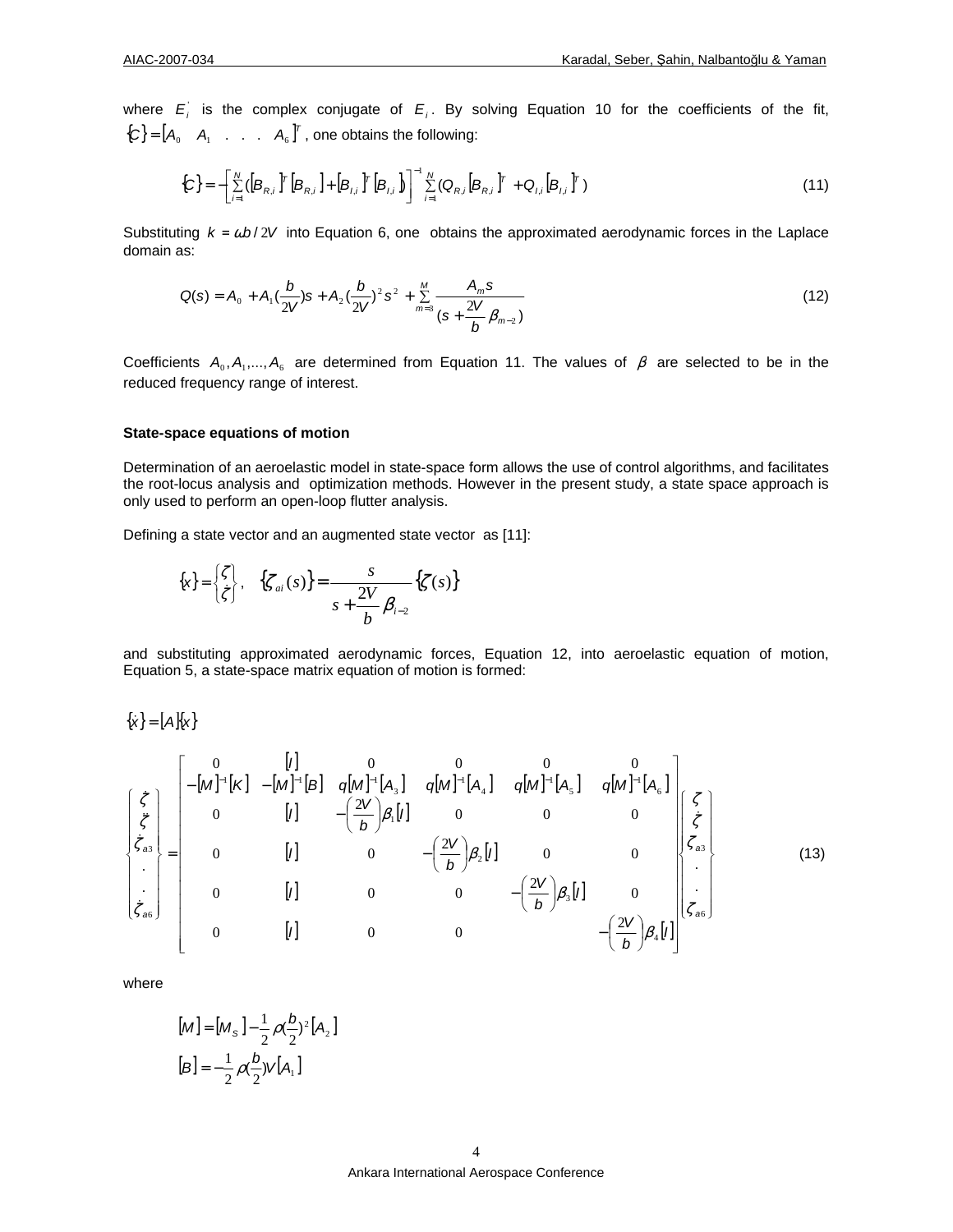$$
[\mathbf{K}] = [\mathbf{K}_{\mathrm{S}}] - \frac{1}{2} \rho \mathbf{V}^2 [\mathbf{A}_0]
$$

The state-space model is of the order of  $6xn$ , where  $n$  is the number of modes.

## **NUMERICAL RESULTS**

#### **Smart Structure Model**

The physical model considered in this study is a smart aluminum plate-like structure called as a smart fin which is constructed by symmetrically attaching twenty-four PZT patches (25mm x 25mm x 0.5mm, Sensortech BM500 type) as actuators on a passive aluminum plate-like structure. In the analysis, the smart fin is considered as being in clamped-free configuration. Geometrical model of the smart fin is shown in Figure 1. Material properties of the structural components including the aluminum fin and piezoelectric patches are given in Table 1.



Figure 1. Smart fin (all dimensions in mm)

| <b>Property</b>                     | Aluminum | PZT                     |
|-------------------------------------|----------|-------------------------|
|                                     | 6061-T6  | <b>BM500</b>            |
| Density $[kg/m3]$                   | 2710     | 7650                    |
| Thickness [mm]                      | 0.737    | 0.5                     |
| Young's Modulus [GPa]               | 69.0     | 64.5                    |
| Piezoelectric charge constant [m/V] |          | $-1.75 \times 10^{-10}$ |

Table 1. Properties of the smart fin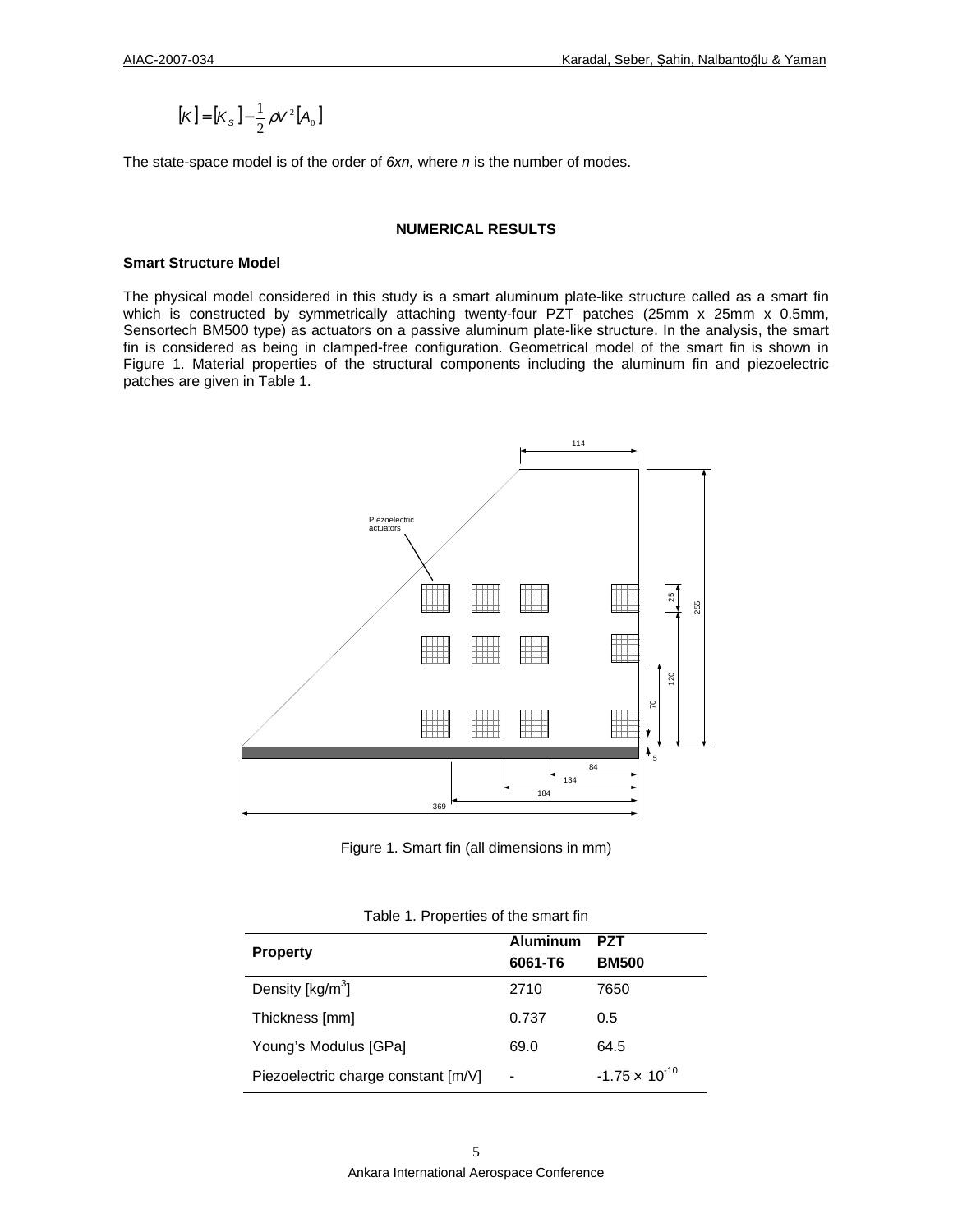### **Open-loop Flutter Estimation**

In order to verify the state space approach, an open-loop flutter analysis of the smart fin was performed, and then the results were compared to those obtained by MSC<sup>®</sup>/NASTRAN/Aeroelasticity I.

MSC<sup>®</sup>/PATRAN was used to obtain the Finite Element Model of the structure. Figure 2 shows the finite element model of the smart fin. QUAD4 shell elements were utilized for the modeling of the smart fin. PCOMP cards in MSC<sup>®</sup>/NASTRAN were used to specify the properties of the composite lay-up for the actuator and aluminum substrate.



Figure 2. Finite element model of the smart fin

The generalized unsteady aerodynamic loads in modal domain were calculated for a chosen range of reduced frequencies ( $k = 0.01$ , 0.03, 0.05, 0.1, 0.16, 0.2, 0.3, 0.35, 0.4, 0.6) by using a linear two dimensional aerodynamic theory, Doublet-Lattice Method in MSC® /NASTRAN, and the loads were extracted using Direct Matrix Abstraction Programme (DMAP) from MSC<sup>®</sup>/NASTRAN. The flight conditions are an air density of  $\rho = 1.186$  kg/m<sup>3</sup> and low subsonic velocity regime (Mach number M=0.2). In the analysis, the first four elastic modes were considered. These modes and natural frequencies are given in Table 2. The discrete air loads from MSC® /NASTRAN were approximated by Roger's approximation and least-squares method using MATLAB<sup>®</sup> code [6]. Figure 3 and 4 show approximated air loads for  $Q_{11}$  and  $Q_{22}$  with the tabulated aerodynamic MSC<sup>®</sup>/NASTRAN data. The chosen values of the aerodynamic lag term coefficients used in Roger's approximation are  $\beta_1 = 0.03$ ,  $\beta_2 = 0.1$ ,  $\beta_3 = 0.2$ ,  $\beta_4 = 0.25$  which are in the reduced frequency range of interest and provide a good curve fitting.

| Mode number        | Frequency (Hz) |  |
|--------------------|----------------|--|
| 1 (First bending)  | 13.7           |  |
| 2 (First torsion)  | 39.7           |  |
| 3 (Second bending) | 63.0           |  |
| 4 (Second torsion) | 128.1          |  |

Table 2. Natural frequencies of the smart fin in zero-flow condition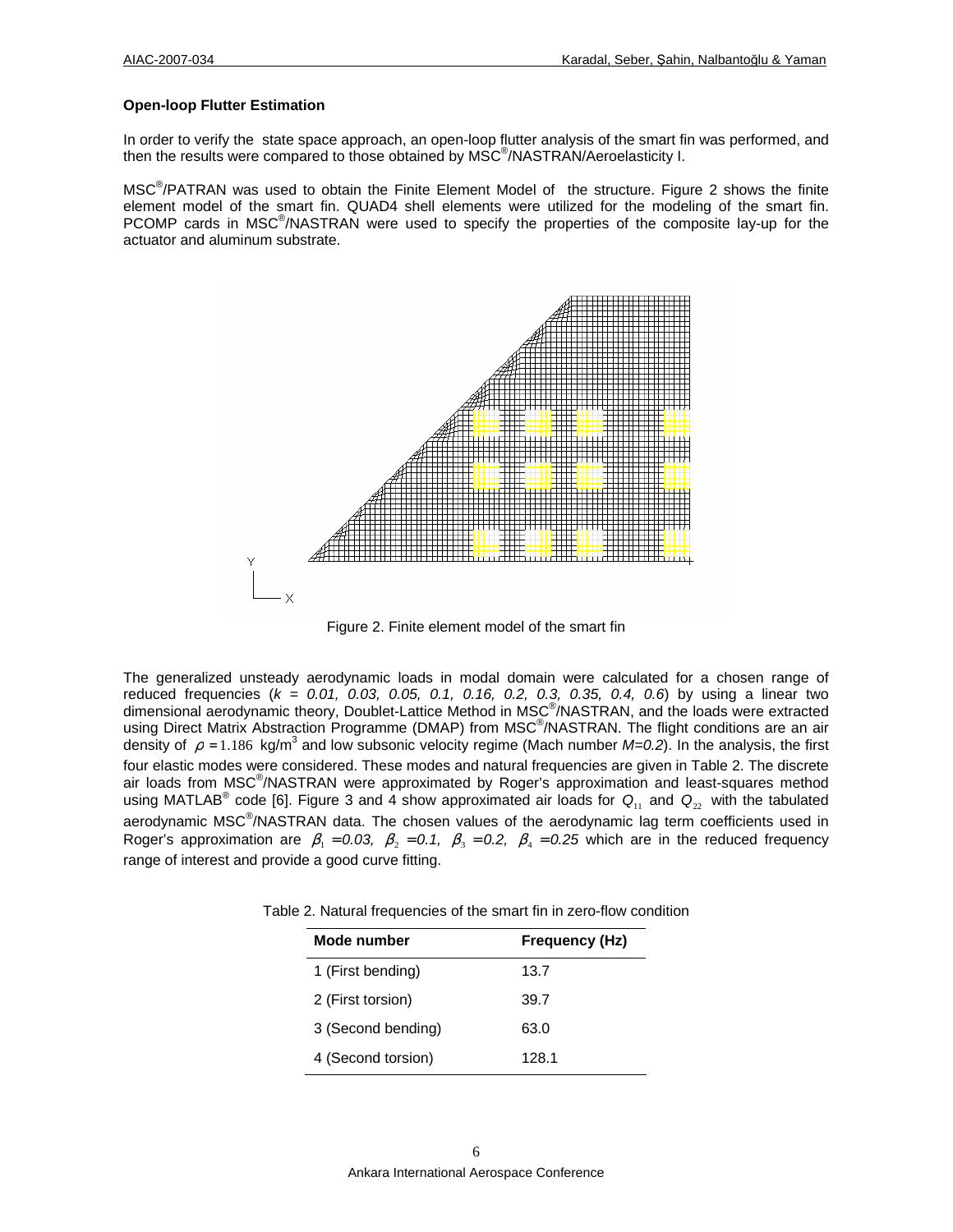

Figure 3. Approximation of  $Q(1,1)$  by Roger's approximation



Figure 4. Approximation of Q(2,2) by Roger's approximation

The approximated air loads estimated in modal domain are used along with structural matrices to build a state space model from Equation 13 to conduct an open loop flutter analysis. By solving Equation 13 for several flight velocities (in the range of 20 and 120 m/sec), the roots of the system are obtained. Figure 5 shows the velocity root-locus plot of the smart fin model. The plot traces the roots of the system as the airspeed changes. The horizontal axis is the real part while the vertical axis is the imaginary part of the roots. The imaginary axis represents the point of neutral stability. Flutter is represented on the root locus plot by a pole crossing this axis into the right half plane.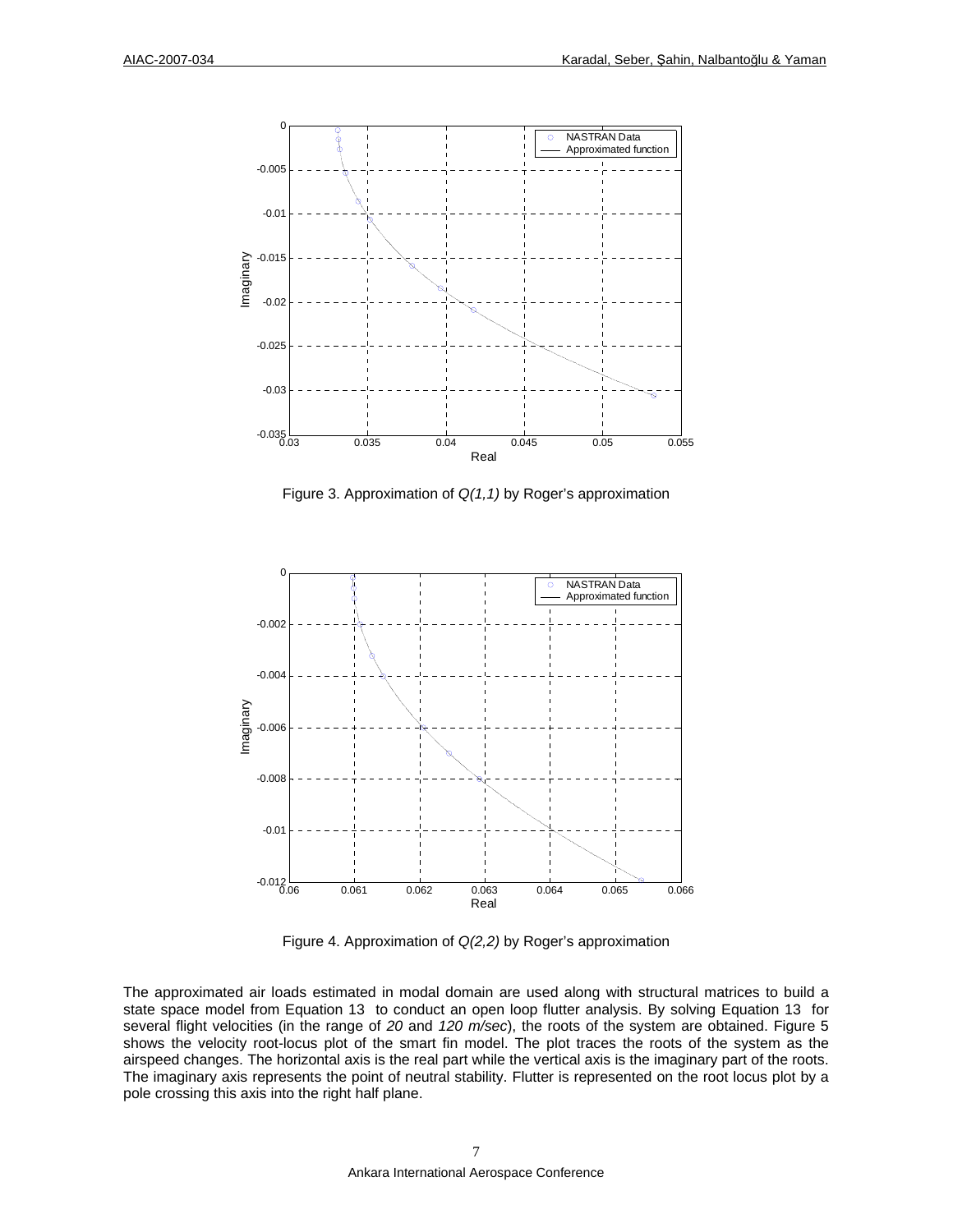The flutter analysis results of state space approach have been compared with MSC® /NASTRAN/Aeroelasticity analysis in Table 3. The open-loop flutter estimation by state space approach appears to be reasonable.



Figure 5. Root-locus of the state-space model of the smart fin as a function of the flight velocity

|                                            | <b>Flutter Velocity</b><br>[m/sec] | <b>Flutter Frequency</b><br>[Hz] |
|--------------------------------------------|------------------------------------|----------------------------------|
| MSC <sup>®</sup> /NASTRAN/Aeroelasticity I | 109.74                             | 29.94                            |
| State Space Approach                       | 110.09                             | 29.91                            |
| % Deviation from NASTRAN                   | 0.32                               | 0.10                             |

Table 3. Comparison of open-loop flutter characteristics

# **CONCLUSION**

In this paper a method for the state-space representation of the unsteady aerodynamic loads on a smart structure was presented. The aerodynamic loads acting on the structure at a set of reduced frequencies were obtained from a finite element program, MSC®/NASTRAN. The loads at these discrete points were approximated in the complex frequency domain as rational functions, then a state-space representation of the aeroelastic model was constructed for the smart structure. The state-space model was used to predict the flutter characteristics of the structure. These results were compared with the results obtained from the MSC/NASTRAN/Aeroelasticity solutions and very good agreement was observed. In future studies this statespace model will be used in representing the uncertainties and designing robust controllers for the active flutter suppression of the smart structure.